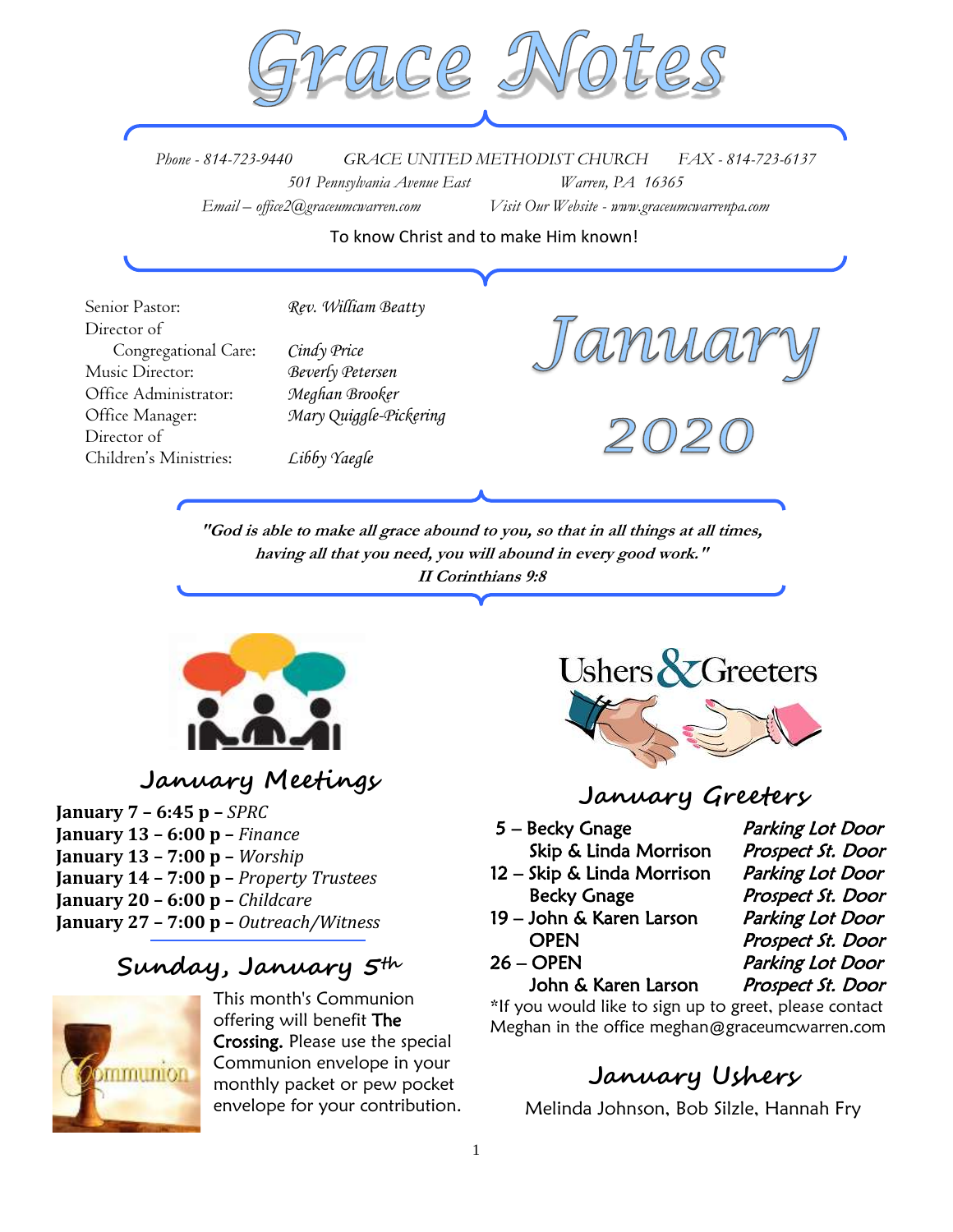

t the turn of the new year, do you reflect on the past or look toward the future? Maybe both? 2019 has been a powerful year for Grace Church. We've launched some ministries (like our Children and Family Ministry) and seen some transitions begin in others as Karen Gray has A



retired and Bev Petersen is preparing to retire. We've welcomed new members and welcomed new babies and we've said goodbye to some who have moved away and said goodbye to some who have moved on to glory.

So, the year 2020 has begun. While we don't know what new challenges and new adventures await us, we do know that God will be with us and we know that God will take care of us.

Looking ahead, I believe that God wants to challenge each and every one of us to take our faith more seriously, to take a step deeper in discipleship, to "seek the Lord while He may be found, [to] call upon Him while He is near." (Isaiah 55:6) Those aren't just church-y words, I really do believe that God has something powerful in store for Grace Church in 2020, and I pray that we will listen and we will respond.

In January, our worship series will be called "20/20 Vision" (because I love a good Dad pun). We will be exploring our vision for this year and beyond.

What are our core values?

Who are we serving?

How do we reach those who are far from God?

How do we pass this faith on to the next generation?

How do we live out our faith every day?

When do we pray?

We will be focusing in (heh, another Dad pun  $\circled{c}$ ) on the words of Jesus as we think through our vision for 2020.

In Christ's Love, Pastor Bill

hristmas has come and gone… we spend weeks working on Christmas music C



and in a blink of an eye it's over and everyone's looking forward to the Super Bowl.

The concert was just wonderful and the choir rose to their glorious heights as always. My heartfelt thanks go to Kris, the trombones, the children, the choir, and all the soloists. Grace Church is so very blessed… I hope you all realize this. Thanks to Linda Knapp and all the elves for putting on a memorable reception. The fans stayed forever, which was great!! Thank you, everyone, for just everything! It's a very special page in my book of memories.

With all the beautiful music, we stopped to mourn with 2 special families: Stantons and Morrisons. Nancy Stanton and her family were faithful choir members during their years at Grace. We could always count on them coming off the hill to sing with the choir. Heaven is a better place since she arrived. May God bless and comfort Zeke and family as they struggle through the holiday season. Shortly after Nancy's service we attended the funeral for Ray Morrison. If you went to 8:30 church, Ray was always there. He greeted, too up the collection, counted the faithful ad was terribly missed when life got too hard for him to attend. We grieve with Vickie and Trish, and know Heaven is a more organized place with Ray there. May God comfort all of you also.

How did you like that duet from the balconys? It was so good!! We didn't know what to call them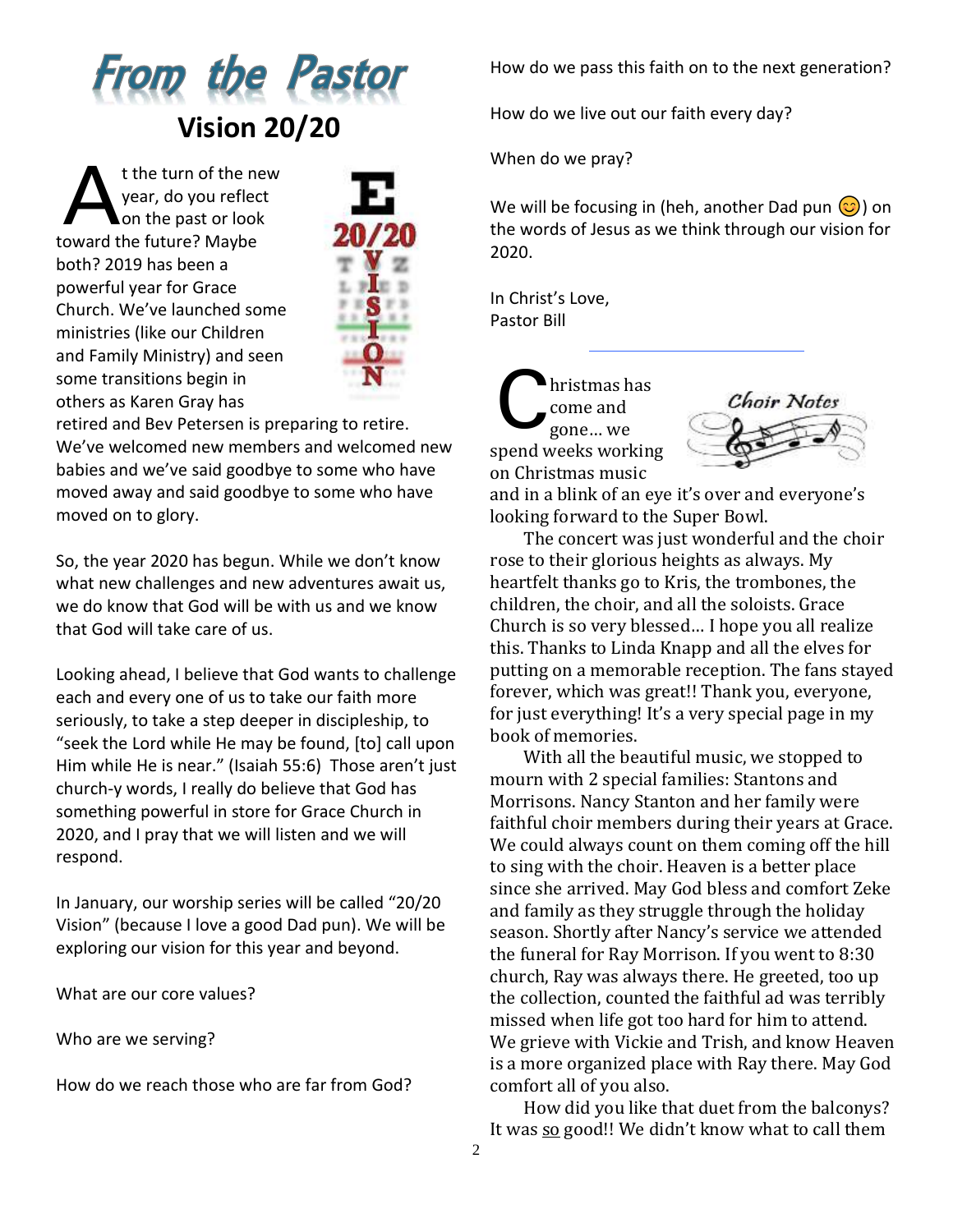– Mutt and Jeff, Jekyll and Hyde, Ernie and Burt… whatever… Don and Floyd were super! Thanks to all the soloists, and of course to Kris – wow – I could never have gotten through without him. Thank you, my friend.

Happy New Year to all! Start the new decade off by coming to church!

*Beverly Petersen*

# *From the Director of Congregational Care*

#### *"Uh… Say What?!"*

he Bible is filled with stories of heaven-sent proclamations and commands. We know that God spoke to his children in a variety of ways: with His voice, from within a burning bush, through dreams and by angelic messengers. So, how do you hear God in your life? Recently, I was asked to be the Director of Congregational Care, upon Karen Gray's retirement. My first reaction was ….. Oh no, not me! ….. I don't have enough time….. I don't have the skill set…… excuses, excuses, excuses. Then this *tiny* voice said…. "Wait". So, my answer became, "Let me pray and think about it". Within the next few days I experienced some insights that were NEW to me. They seemed to be both an urging and a confidence to move forward and take this STEP of FAITH. T

Since starting in this position, I have been blessed by meeting with friends, acquaintances and some complete strangers. Words have come from my mouth that have astounded me. I had not thought of them in advance! It has been God speaking through me. And, all of the encouragement from my Grace family has been very important to me. I thank each and every one of you for that! As I am learning to place my trust in God for all things, great and small, I pray that you will too. *"Trust in the LORD with all your heart and lean not on your own understanding. In all your ways acknowledge Him and He will make your paths straight." Prov 3:5-6*

 *Cindy Price*

want to thank all of you for your support with the Beeswax Lip Balm fundraiser. I



I never expected to sell out on the first Sunday, but sell out is just what happened thanks to the generosity of our church family. What a wonderful way to show your support. I will continue to sell lip balm into January in case you missed it last month. Stay tuned for details about the "What is Love" event in February focusing on God's amazing love.

We are moving into the long haul of winter in northwestern PA after the festivities of the Christmas season. Many people love the change of the seasons in our area, but dread these long winter months ahead. I cultivated a love for all things winter when I was in college and Keith and I purchased season ski passes to Peek'n Peak. Every Sunday evening, engineering homework solved, research papers written, we would pack in Keith's jeep and head to the resort. We used the cheapest equipment we could find, borrowing skis from Keith's cousin that hadn't seen the light of day since before we were born, wearing layers and layers of clothes not suited for the conditions so we didn't freeze, and buying each other mittens for Christmas. My first pair ski boots didn't even have soles in the bottom, a cheap find on eBay, which left my feet aching by the end of the evening, the pain well worth the experience. Of course we were terrible in the beginning, something I can't owe completely to our outdated gear. We stayed close to the bunny hill, having no idea how to even get on or off the ski lift and to my embarrassment, I missed my mark and rode it back down the hill a time or two. Keith once wrecked into a tree going down a hill that was above our skill level and I vividly remember wiping out hard on a black diamond trail and needing to be taken down the hill in a toboggan by the ski patrol, my ankle sore for weeks, my pride hurting for even longer. We have since upgraded to better gear and our skill has greatly improved to where we feel confident skiing down most hills, not that any of it gets much use these days with three small kids in our house, but there was something about those early days learning to ski that I will forever cherish. It wasn't just the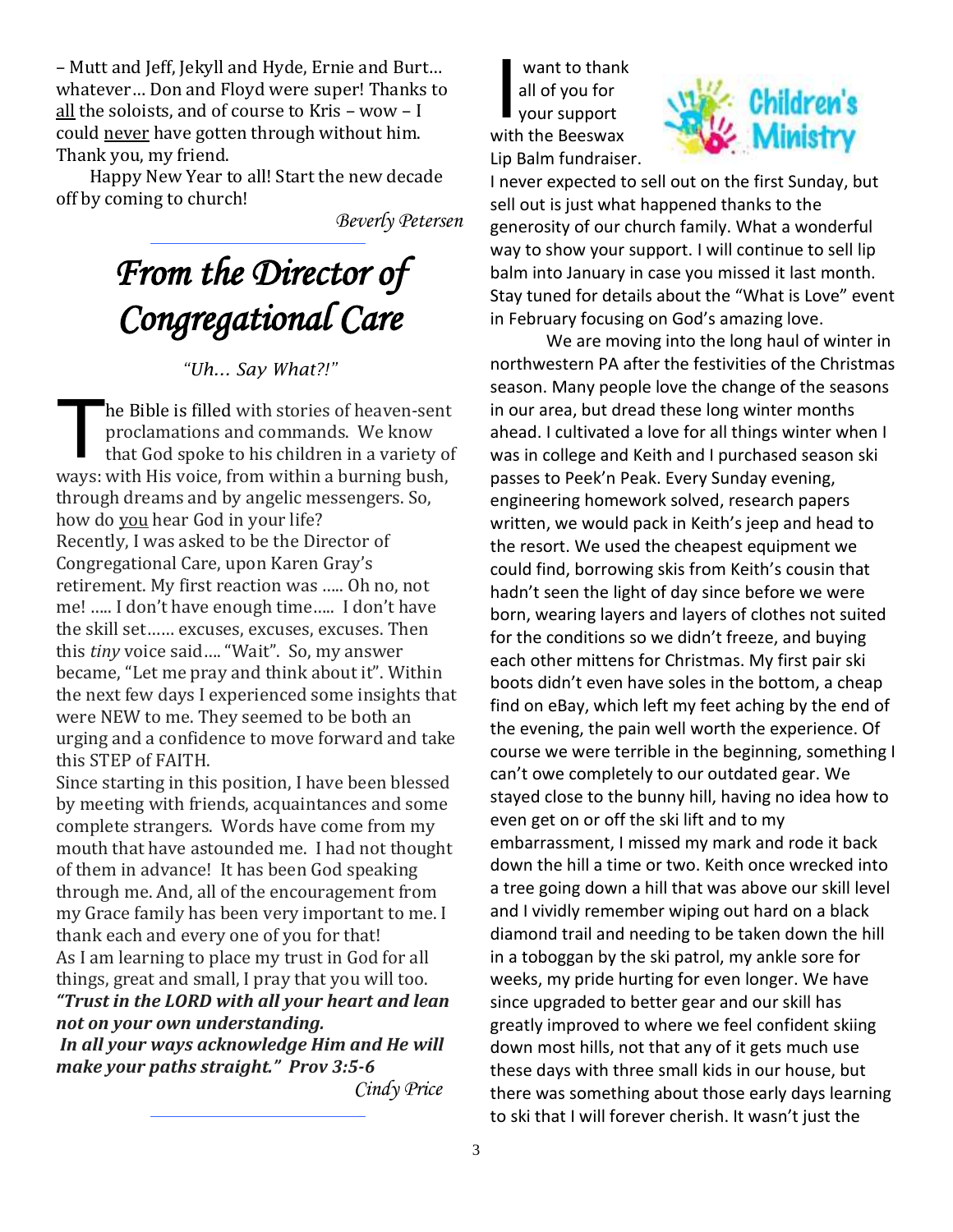time spent with the man I now call my husband, but the idea that I showed up and I kept showing up even when it was hard or painful or I didn't know what I was doing. Isn't this what God asks of us? He doesn't promise us the best equipment, the perfect conditions, and a pain free ride. But he does ask us to show up. Maybe you're stuck on the lift or you hit a tree or you're stranded in a place that's more than you can handle. Just show up, have faith, and know that "the God of peace, who through the blood of the eternal covenant brought back from the dead our Lord Jesus, that great Shepherd of the sheep, equip(s) you with everything good for doing his will, and may he work in us what is pleasing to him, through Jesus Christ, to whom be glory for ever and ever." Hebrews 13:20-21 Libby Yaegle



ecember was a busy month full of excitement as we prepared for the Christmas season. We decorated the room and tree, learned many new songs and listened to wonderful stories. Both classes got to hear Pastor Bill tell the Christmas story as they sat around the nativity in the sanctuary. We made special gifts for our moms and dads and decorated our own gift wrap. Our parents came to school on December 19<sup>th</sup> to share our fun and see firsthand what preschool is like for us. When we return to school after our Christmas break, the morning class will begin working on colors, shapes and writing our names. The afternoon children will continue learning the skills they will need for kindergarten. We hope your Christmas season was filled with the same joy and excited anticipation that we experienced with our students. D

Registration for the 2020 - 2021 schoolyear will begin in January for our current preschool families, Care

with Grace children and any Grace Church members. Be sure to pick up a registration form in the office or contact us at [preschool@atlancticbbn.net](mailto:preschool@atlancticbbn.net) so we can mail you a form. Registration will open to the public in February, so it is first come, first serve! We mourn the loss of our long-time board President, Nancy Stanton. She was a champion for Grace Promise Preschool and other children's ministries. We are honored to be the recipient of many gifts made in Nancy's memory. Our love and prayers go out to Nancy's family and friends! We have a 5<sup>th</sup> Sunday in December and will once again be taking a S.O.C. offering for our preschool and daycare programs. We are so blessed by the support and love we receive from our Grace Church family and beyond! Happy New Year!

Trish Gentilman & Jessica Rex

ecember was a very busy month. We celebrated Christmas by decorating the Christmas tree and having Pastor Bill tell us the Christmas Story. The Childcare is closed to students December 23-January 1. We will reopen January 2, 2020. On D



our closed days we made repairs, did some painting, cleaned everything and even fit in some staff training. Happy New Year! Irene Garris, Director Care with Grace Daycare



During Worship *9:30 a.m. (0-2 yrs.)* 

*~* 

*11:00 a.m. (0- 5 yrs.)*  **January 5** *–* Anna Peterson **January 12 –** Becky Fuller **January 19 –** Anna Peterson **January 26 –** Becky Fuller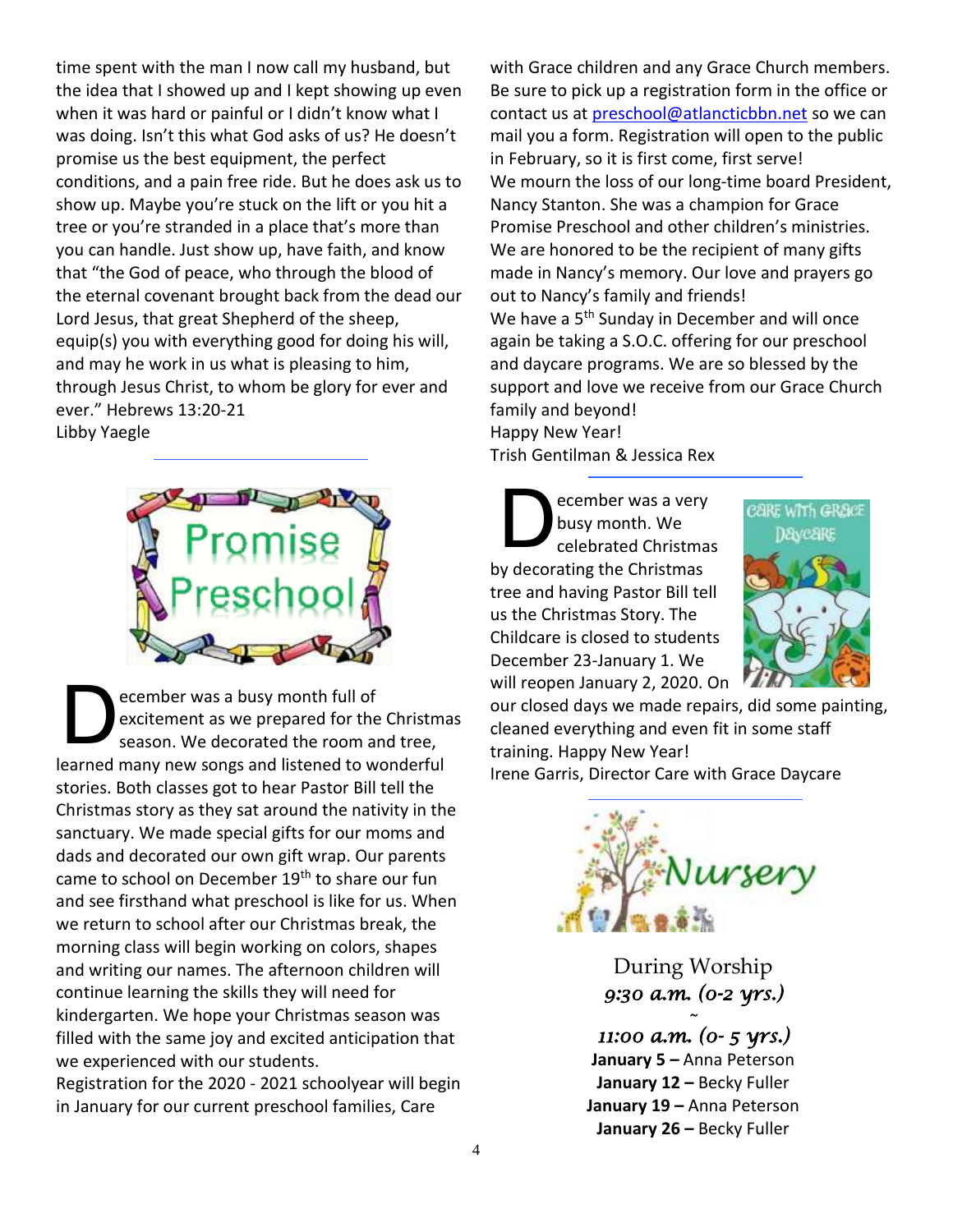There are no words to explain or express how overwhelmed we feel knowing so many care. We are truly blessed with our church family and friends. Thank you all for your prayers, cards, visits, food, love and comforting



words you have given at this most difficult time. Vickie Morrison



#### **Our budget the month of November 2019:**

*Other income consists of funds from Sunday School, Room Rental,* 

*Bible Studies, Literature Tables, Fitness Ministry, Easter, Christmas, and Misc. Income.*

| <b>BUDGET</b>                                  | 2019                | 2018      |  |  |  |  |  |  |  |
|------------------------------------------------|---------------------|-----------|--|--|--|--|--|--|--|
| <b>Other Income:</b>                           | 408.17              | 405.10    |  |  |  |  |  |  |  |
| Offerings &                                    |                     |           |  |  |  |  |  |  |  |
| Tithes                                         | <u>35,524.25</u>    | 27,487.13 |  |  |  |  |  |  |  |
| <b>Total Income</b>                            | 35,932.42           | 27,892.23 |  |  |  |  |  |  |  |
| <b>Number of Sundays:</b>                      | 4                   | 4         |  |  |  |  |  |  |  |
| <b>Borrowed</b>                                | 0                   | 0         |  |  |  |  |  |  |  |
| <b>Expense:</b>                                | 29,800.21 29,508.42 |           |  |  |  |  |  |  |  |
| Attendance:                                    | 894                 | 959       |  |  |  |  |  |  |  |
| <b>Connectional Apportionments</b>             |                     |           |  |  |  |  |  |  |  |
| <b>Obligation-</b> 3,330.00                    |                     |           |  |  |  |  |  |  |  |
| <b>Paid to date</b> 36,630.00                  |                     |           |  |  |  |  |  |  |  |
| Ahead (Behind)                                 |                     |           |  |  |  |  |  |  |  |
| Percent of year to date paid 92%               |                     |           |  |  |  |  |  |  |  |
| His income: Was \$8,040.29 higher in November  |                     |           |  |  |  |  |  |  |  |
| 2019 compared to November 2018                 |                     |           |  |  |  |  |  |  |  |
| Our expenses: Were \$291.79 higher in November |                     |           |  |  |  |  |  |  |  |
| 2019 compared to November 2018                 |                     |           |  |  |  |  |  |  |  |
|                                                |                     |           |  |  |  |  |  |  |  |

Submitted by: Alice Bonnell, Finance Chair

#### **EVERYONE IS WELCOMED** to a reception honoring



Karen Gray for her years of service as Director of Congregational Care. Sunday, January 12 in Higginbotham Hall following the 11am service.

#### **Flock Talk**



*"Therefore welcome one another as Christ has welcomed you, for the glory of God."*

#### *Romans 15:7*

Have you noticed some changes in the air? There are new faces here and there, new positions filled on committees, and even some familiar faces reframing their lives. And so goes the beautiful life of the church!

Carey Nieuwhof, well-respected author, once said that "the most effective churches change constantly without changing the mission or the message. But, they always change the method so the mission stays alive and the message gets heard. And, that means change. It means taking a person from where they are *to where they need to be*."

One of the areas where we have great influence with change is whether or not we invite people to church who do not attend regularly. Sometimes it's awkward, sometimes it doesn't work, but once in a while it creates a beam of light for someone to cross the threshold. God provides us with endless opportunities, but it comes down to us to say "Would you like to join me this Sunday?" This new year will see many changes and there will be excitement in the air – new classes, different programs, and kids galore. Let's invite new fellowship into the mix! Someone out there has been touched by life, or by Christmas, or even through hardship. Let's offer them a great guest experience and some unconditional love! Encouragingly,

Sue Toombs, Lay Leader

#### **COVERED BY GRACE**

The clotheslines are up outside the front of the church! *Covered by Grace* gave out 820 items in November! We are currently **out of items**! We



need **gloves**, **mittens**, **hats** and **scarves**. Please keep those clothing items coming throughout the winter. Items can be placed in the tote in the hall right outside of Pastor Bill's office.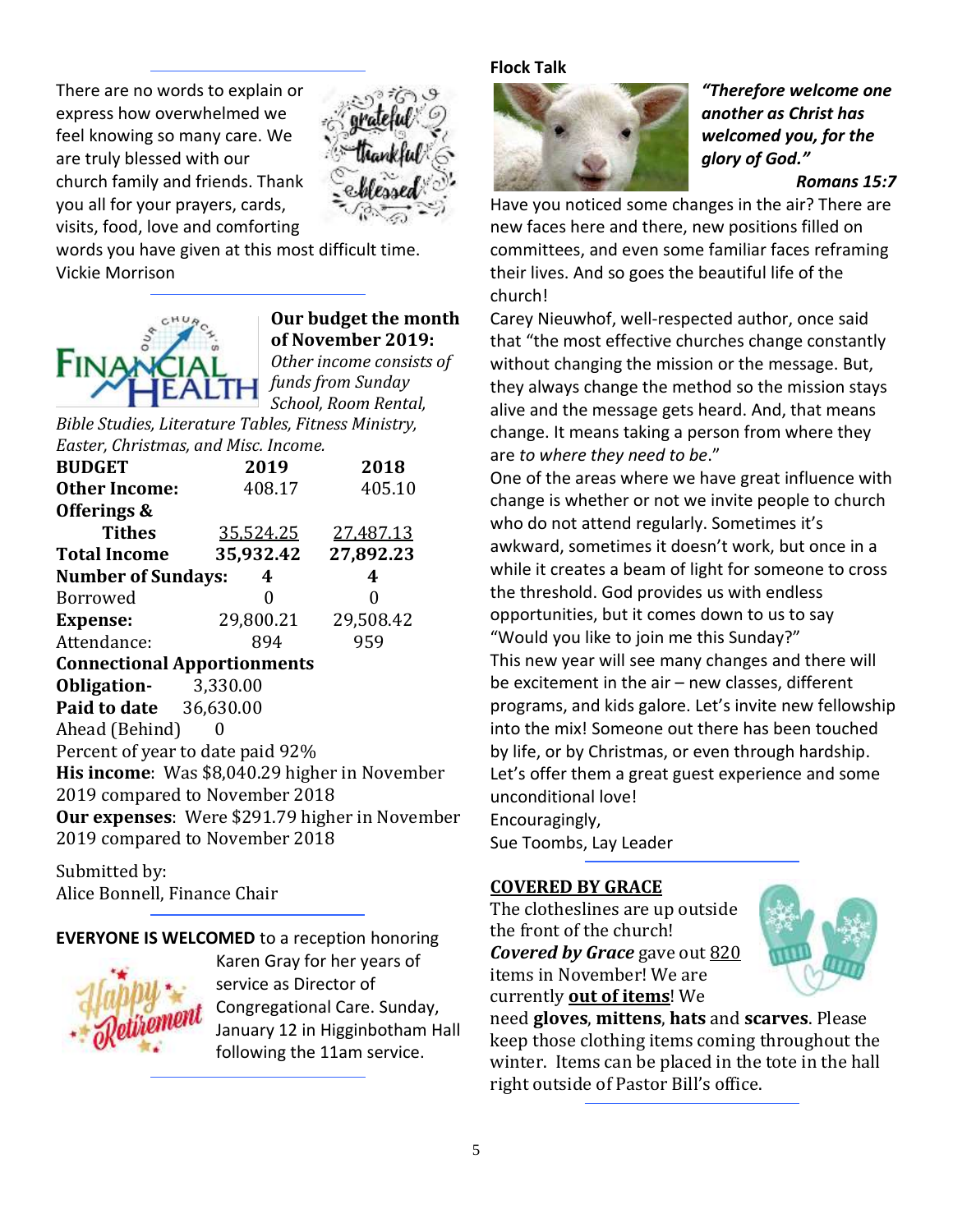**Grace Promise Preschool For: Nancy Stanton By: Larry & Carol Knowlton**



**For: Nancy Stanton By: Anonymous**

**For: Nancy Stanton By: Virginia Kiffer**

**For: Nancy Stanton By: Children of Beverly Church-Betsy & Walter Miller & girls, Beth & David Meyers & Anna, Paul & Charlene Church & family, Todd & Debbie Church & family**

**For: Nancy Stanton By: Joy & Dick Swerdfeger**

**For: Nancy Stanton By: Charles Swanson, Melissa (Swanson) Hunkele, Josh Hunkele**

**For: Nancy Stanton By: Yarn Angels**

**For: Nancy Stanton By: Bob & Barb Shield**

**For: Nancy Stanton By: Mark, Melody & Morgan Zaffino**

**Music Fund For: Nancy Stanton By: Mary Donaldson**

**For: Nancy Stanton By: Tonia Yaegle**

**For: Nancy Stanton By: Paul & Pat Rose, Mark & Jeanne Rose, Patrick & Sharon Rego**

**For: Nancy Stanton By: Ann Rossman**

**For: Alfred Moore By: Harold & Janis Wall**

**For: Nancy Stanton By: Harold & Janis Wall**

**For: Ray Morrison By: Harold & Janis Wall** 

**HOPES Fund For: Ray Morrison By: Cindy & Keith Price**

**For: Ray Morrison By: Stan & Shirley Pearson**

**For: Ray Morrison By: Neal & Peggy Twist**

**For: Ray Morrison By: Ruth Heeter**

**For: Ray Morrison By: Rick & Elle Gentilman**

**For: Ray Morrison By: Dr. Charles & Mrs. Kathleen Keller**

**For: Ray Morrison By: Grace Choir**

**For: Ray Morrison By: Owen Lowrey**

**For: Ray Morrison By: Patrick Nuhfer**

**For: Ray Morrison By: John Rieder**

**For: Ray Morrison By: Bob & Barb Shield**

**For: Ray Morrison By: Larry & Carol Knowlton**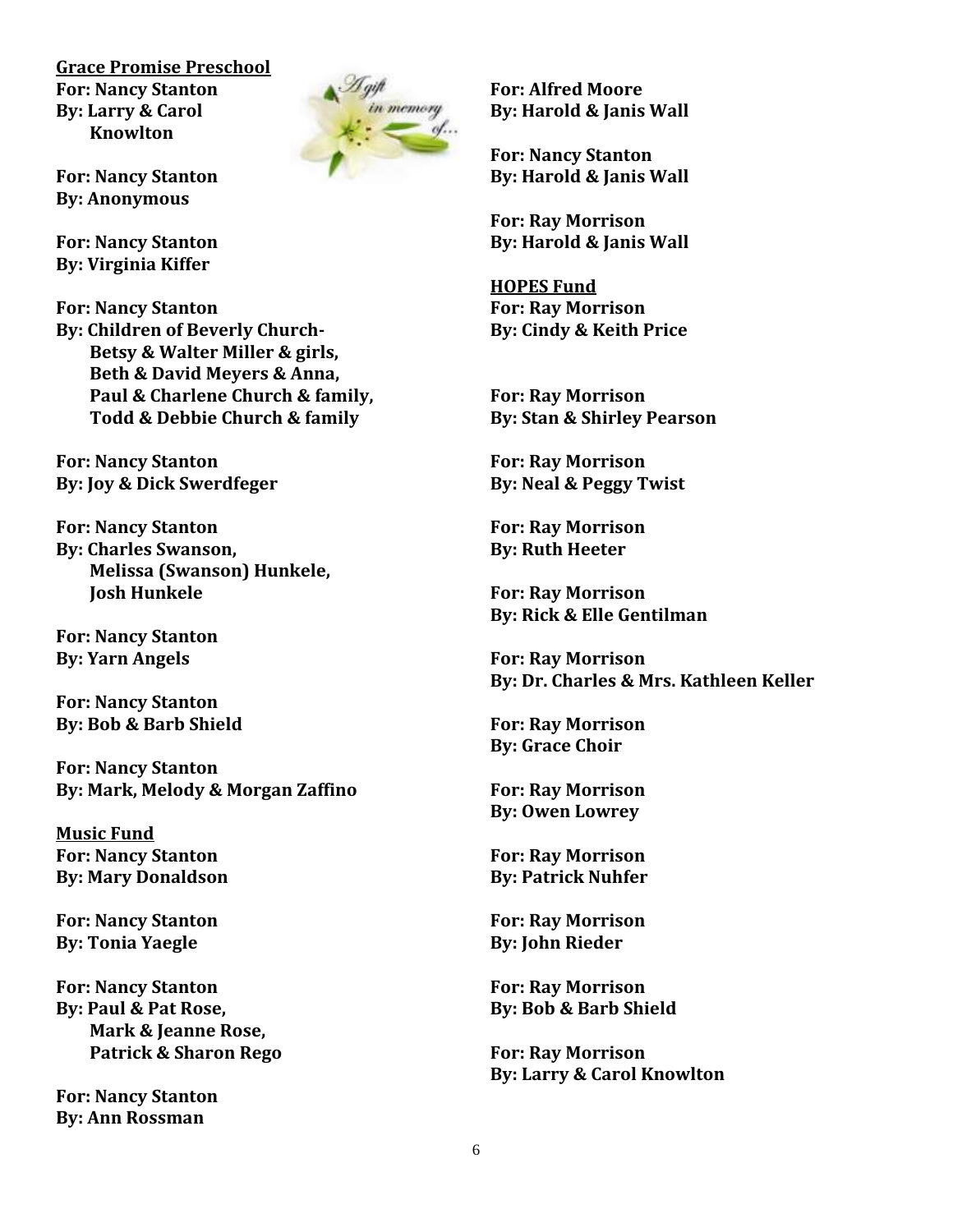#### **For: Ray Morrison By: Norma & LaVoyce Dey**

#### **General Fund For: Alfred Moore By: Dr. Charles & Mrs. Catherine MacKenzie**

#### **For: Donald & Margaret McCurdy By: Donald McCurdy**

Love INC of Warren County is in search of a special person to fill the position of Call Center Manager here at Love INC and we are asking for your help in that search!



The Call Center Manager has a of Warren County very unique ministry to the community of Warren County, but it's also a flexible, part-time position. Love INC has some very specific goals for approaching the needs in our community in the coming year and this position is critical to realizing those goals! This role would be a perfect fit for someone looking for some flexible, part-time work. For more information or to apply, please call the Love INC office at 814-563-3394 or email [director.loveincwc@gmail.com.](mailto:director.loveincwc@gmail.com)

#### **Grace Fitness Health Presentations**

This year's presentations are focused on stress. But what exactly is *stress*?

It's a bit of a disconnect between our situation and the resources we have to deal with it. Whether it is real or perceived, our brains release hormones into our bloodstream that impact our health. The areas most apt to struggle are our weight, our hearts and our energy levels.

Many inroads are being made into the best approaches to "fix us" when stress affects our lifestyles. The foods we choose, the way we move and the healing methods we utilize all help to bring our lives back into balance. Knowing that some stress is productive and insightful, we learn the subtle differences between good or bad stressors.. The true starting point for dealing with stress is Jesus Christ. Believing in Him does not mean we will not feel overcome by pressure. It means that by believing in Him, we trust His peace will guard our hearts and minds.

These talks are free, they are open to anyone and they are an opportunity to ask questions. We meet in Higginbotham Hall at 7:00 pm for approximately 45 min. The talks are provided by Sue Toombs, ISSA Certified Fitness Trainer.

Tuesday, January 21st "How Food Affects Stress Levels"

Tuesday, February 18th "Overpower Stress With Exercise"

Tuesday, March 17th "How to Relieve Stress Naturally"

Tuesday, April 21st "Good Stress Versus Bad Stress"

Lori, Rachel, Elie and I want to thank everyone for your prayers, cards and presents these



past few weeks. We are so blessed to serve here alongside you all, and you continue to bring joy to us! Merry Christmas!

Pastor Bill

**YOU ARE INVITED** to a reception on Saturday, January 4, 2020 in Higginbotham Hall. We will be celebrating the retirement at the end of 2019 of Dr. Keith Price and Kris Magnuson. Please drop by any time between 1:00 and 3:00p.m. to wish them well. (No gifts, please.)

The Grace Church Food Pantry is in need of **tuna fish, Spam, boxed potatoes, applesauce, and brownie mix** at this time**.** Thank you to all who contribute to the Grace Church Food Pantry!



Thank you to everyone who provided beautiful cookies and wonderful help for the choir concert reception. It was greatly appreciated.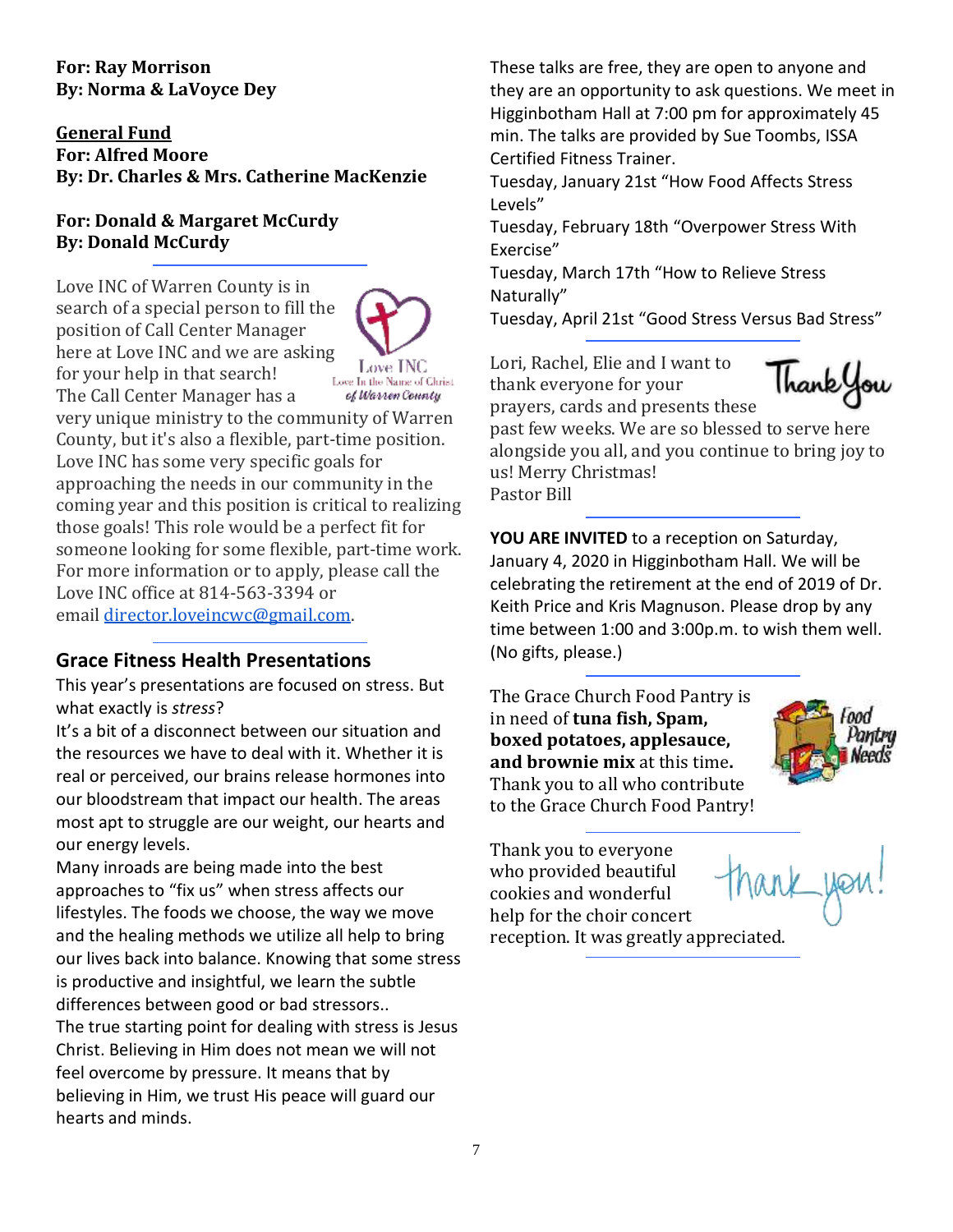# January Worship Assistants



#### Advisors:

 *Linda Knapp 726-1199 Sheryl Richards 726-3876*

**January 5 –** Charlotte & Adelaide Keeports **January 12 –** Becca Anderson & Kylie Jurkowski **January 19 –** Karson & Kaden Werner **January 26 –** Bella & Ryan Egger



 **Items for the February Newsletter need to be delivered to Mary in the Church office [\(mary@graceumcwarren.com\)](mailto:mary@graceumcwarren.com) by Wednesday, January 15.**

**Thank you!**



- **January 3 – Alexis Vavala**
- **January 4 – Alice Bonnell, Taylor Eggleston**
- **January 6 – Patty Wineriter, Bob Gustafson, Carol Knowlton**
- **January 7 – Dennis Tuttle, Cole Brocklehurst**
- **January 8 – Jordan Trisket, Brenda Lord**

**January 9 – Karson Werner, Kaden Werner, Agnes Reed, Carriebelle Hoffman**

- **January 12 – Jonah Swartz, Chuck Pearson, Cole Abplanalp**
- **January 13 – Karen Gray**
- **January 14 – Anne Miller**
- **January 15 – Joe Sprentz, Susan Toombs, Abbie Buerkle, Jack Napolitan**
- **January 16 – Austin Linn**

**January 17 – Kavin Haley, William McClement, Troy Burns**

**January 18 – Cindy Strandburg, Stacy Knapp, Colter Johnson**

**January 19 – Lucy Phillips, Mark Danielson, Dick Risinger**

- **January 20 – Dick Hitchcock**
- **January 21 – Dave Brocklehurst**

**January 22 – Chris Dutchess, Emilee Shafer, Michael Card**

- **January 23 – Nancy Nichols, Bill Beatty**
- **January 24 – Elise Brown, Liz Anderson**
- **January 25 – Elaine Olney, Warren Winters, Gunner Ceresa**
- **January 26 – Barb Mintzer, Mike Stimmell**
- **January 27 – Amanda Slattery, Peyton Morrison**
- **January 28 – Ruth Sienkiewicz**
- **January 29 – Sarah Wentworth**
- **January 30 – Jeff Brown**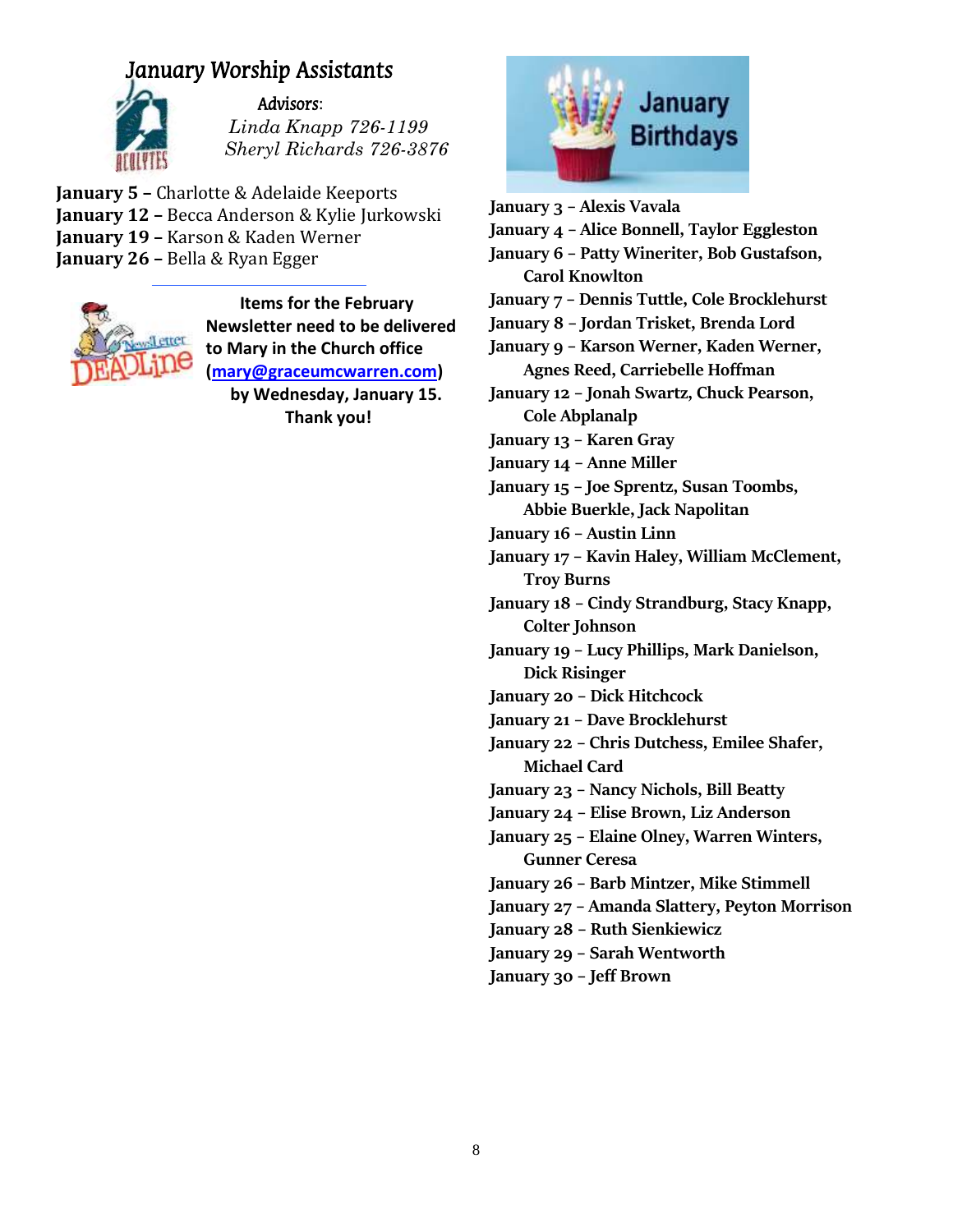





| <b>SUNDAY</b>                                                                                                                                                                                               | <b>MONDAY</b>                                                                                                                                                                                                          | <b>TUESDAY</b>                                                                                                                                                                                                                | <b>WEDNESDAY</b>                                                                                                                                                                                                   | <b>THURSDAY</b>                                                                                                                         | <b>FRIDAY</b>                                                                                                                    | <b>SATURDAY</b>                                                                         |
|-------------------------------------------------------------------------------------------------------------------------------------------------------------------------------------------------------------|------------------------------------------------------------------------------------------------------------------------------------------------------------------------------------------------------------------------|-------------------------------------------------------------------------------------------------------------------------------------------------------------------------------------------------------------------------------|--------------------------------------------------------------------------------------------------------------------------------------------------------------------------------------------------------------------|-----------------------------------------------------------------------------------------------------------------------------------------|----------------------------------------------------------------------------------------------------------------------------------|-----------------------------------------------------------------------------------------|
| <b>CARE WITH GRACE</b><br><b>DAYCARE</b><br>is open daily from<br>6:30 am to 6:00 pm<br>located on the first<br>floor (nursery) and<br>the second floor.                                                    | <b>PROMISE</b><br><b>PRESCHOOL</b><br>is open Monday,<br>Wednesday, and<br>Thursday from 9:00 -<br>11:30 am (3-year-olds)<br>and $12:30 - 3:00$ pm<br>(4- year-olds) located<br>on the ground floor.                   |                                                                                                                                                                                                                               | 1 Office Closed                                                                                                                                                                                                    | $\overline{2}$<br>5:00 p Caregivers'<br>Support Group<br>6:00 p Disciple<br>6:00 p Pickleball<br>7:00 p AseraCare<br>7:00 p Praise Team | $\overline{\mathbf{3}}$<br>10:00 a Yarn<br>Angels<br>12:15 p Christian<br>Yoga<br>7:30 p<br>Higginbotham<br><b>Hall Reserved</b> | 4<br>8:00a<br>Higginbotham<br><b>Hall Reserved</b><br>11:00 a Wesley<br>Parlor Reserved |
| 5<br>8:30/9:30/11:00 a<br>Worship<br>9:00 a Children's<br>Choir<br>9:30 a Agape Sunday<br>School<br>9:45 a Sunday School<br>12:00 p Unhanging of<br>the Greens                                              | 6<br>1:15 p Fitness Class<br>5:15 p Christian Yoga<br>6:30 p Gym Reserved<br>6:30 p Library<br>Reserved<br>7:00 p Bible Study $-$<br>A Year with Tozer<br>7:00 p Eaton Parlor<br>Reserved                              | $\overline{7}$<br>9:00 a Bible Study -<br>A Year with Tozer<br>11:15 a Staff Meeting<br>5:15 p Healing<br>Christian Yoga<br>6:30 p Pickleball<br>$6:45$ p $SPRC$                                                              | 8<br>7:00 a Men's Prayer<br><b>Breakfast</b><br>1:15 p Fitness Class<br>5:15 p Christian Yoga<br>6:00 p Handbells<br>6:30 p Gym<br>Reserved<br>7:00 p Choir<br>7:15 p Library<br>Reserved<br>8:15 p Madrigals      | 9<br>6:00 p Disciple<br>6:00 p Pickleball<br>7:00 p Praise Team                                                                         | 10<br>10:00 a Yarn<br>Angels<br>12:15 p Christian<br>Yoga                                                                        | 11                                                                                      |
| 12<br>8:30/9:30/11:00 a<br>Worship<br>9:00 a Children's<br>Choir<br>9:30 a Agape Sunday<br>School<br>9:45 a Sunday School<br>12:00 p Karen's<br><b>Retirement Party</b><br>6:00 p Winger Parlor<br>Reserved | 13<br>1:15 p Fitness Class<br>5:15 p Christian Yoga<br>6:00 p Fiance<br>6:30 p Gym Reserved<br>7:00 p Worship<br>7:00 p Bible Study $-$<br>A Year with Tozer<br>7:00 p Eaton Parlor<br>Reserved                        | 14<br>9:00 a Bible Study -<br>A Year with Tozer<br>5:15 p Healing<br>Christian Yoga<br>6:30 p Pickleball<br>7:00 p Property<br><b>Trustees</b>                                                                                | 15<br>7:00 a Men's Prayer<br><b>Breakfast</b><br>1:15 p Fitness Class<br>5:15 p Christian Yoga<br>6:00 p Handbells<br>6:30 p Gym<br>Reserved<br>7:00 p Choir<br>7:15 p Library<br>Reserved<br>8:15 p Madrigals     | 16<br>6:00 p Disciple<br>6:00 p Pickleball<br>7:00 p Praise Team                                                                        | 17<br>10:00 a Yarn<br>Angels<br>12:15 p Christian<br>Yoga                                                                        | 18                                                                                      |
| 19<br>8:30/9:30/11:00 a<br>Worship<br>9:00 a Children's<br>Choir<br>9:30 a Agape Sunday<br>School<br>9:45 a Sunday School<br>4:00 p Watson Home                                                             | 20<br>12:00 p Caregivers'<br>Support Group<br>1:15 p Fitness Class<br>5:15 p Christian Yoga<br>6:00 p Childcare<br>6:30 p Gym Reserved<br>7:00 p Bible Study -<br>A Year with Tozer<br>7:00 p Eaton Parlor<br>Reserved | 21<br>9:00 a Bible Study $-$<br>A Year with Tozer<br>11:15 a Staff Meeting<br>4:00 p Wesley Parlor<br>Reserved<br>5:15 p Healing<br>Christian Yoga<br>6:30 p Pickleball<br>7:00 p Grace Fitness<br><b>Health Presentation</b> | 22<br>7:00 a Men's Prayer<br><b>Breakfast</b><br>1:15 p Fitness Class<br>5:15 p Christian Yoga<br>6:00 p Handbells<br>$6:30 p$ Gym<br>Reserved<br>7:00 p Choir<br>7:15 p Library<br>Reserved<br>8:15 p Madrigals   | 23<br>6:00 p Disciple<br>6:00 p Pickleball<br>7:00 p Praise Team                                                                        | 24<br>10:00 a Yarn<br>Angels<br>12:15 p Christian<br>Yoga                                                                        | 25                                                                                      |
| 26<br>8:30/9:30/11:00 a<br>Worship<br>9:00 a Children's<br>Choir<br>9:30 a Agape Sunday<br>School<br>9:45 a Sunday School<br>6:00 p Winger Parlor<br>Reserved                                               | 27<br>1:15 p Fitness Class<br>5:15 p Christian Yoga<br>6:30 p Gym Reserved<br>7:00 p Outreach/<br>Witness<br>7:00 p Bible Study $-$<br>A Year with Tozer<br>7:00 p Eaton Parlor<br>Reserved                            | 28<br>9:00 a Bible Study -<br>A Year with Tozer<br>5:15 p Healing<br>Christian Yoga<br>6:30 p Pickleball                                                                                                                      | 29<br>7:00 a Men's Prayer<br><b>Breakfast</b><br>1:15 p Fitness Class<br>5:15 p Christian Yoga<br>6:00 p Handbells<br>$6:30 p$ Gym<br>Reserved<br>7:00 p Choir<br>7:15 $P$ Library<br>Reserved<br>8:15 p Madrigals | 30<br>6:00 p Disciple<br>6:00 p Pickleball<br>7:00 p Praise Team                                                                        | 31<br>10:00 a Yarn<br>Angels<br>12:15 p Christian<br>Yoga<br>5:00 p<br>Higginbotham<br>Hall Reserved                             |                                                                                         |